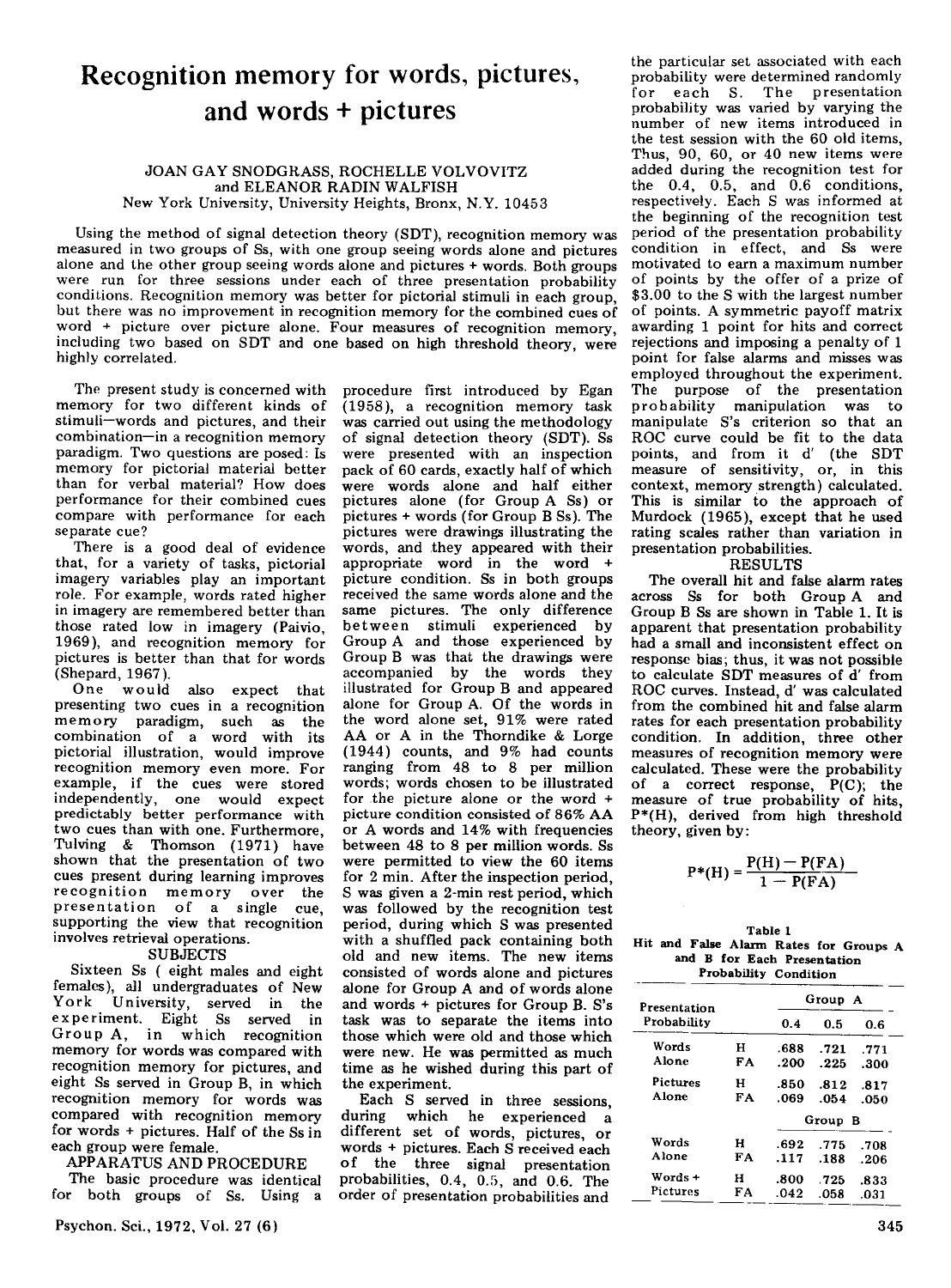Table 2 Four Measures of Recognition Memory:  $d'$ , Probability Correct, P\*(H), and A' for Each Group and Each Presentation Probability\*

| Presentation |               | Group A |         |      |
|--------------|---------------|---------|---------|------|
| Probability  |               | 0.4     | 0.5     | 0.6  |
|              | ď             | 1.33    | 1.34    | 1.27 |
| Words        | P(C)          | .744    | .748    | .736 |
| Alone        | $P^*(H)$      | .610    | .640    | .673 |
|              | A'            | .830    | .832    | .821 |
|              | $\mathbf{d'}$ | 2.52    | 2.49    | 2.55 |
| Pictures     | P(C)          | .890    | .879    | .884 |
| Alone        | $P^*(H)$      | .839    | .801    | .807 |
|              | A'            | .939    | .934    | .937 |
|              |               |         | Group B |      |
|              | $\mathbf{d}'$ | 1.69    | 1.64    | 1.37 |
| Words        | P(C)          | .788    | .794    | .751 |
| Alone        | $P^*(H)$      | .651    | .723    | .632 |
|              | A'            | .871    | .870    | .835 |
|              | ď             | 2.57    | 2.17    | 2.83 |
| Words +      | P(C)          | .879    | .834    | .901 |
| Pictures     | $P^*(H)$      | .791    | .708    | .828 |
|              | ${\bf A'}$    | .935    | .907    | .948 |

*\*Each measure is based on data combined across Ss.*

where  $P^*(H)$  is the true probability of correct detections, P(H) is the observed hit probability, and P(FA) is the observed false alarm probability. This measure is based on the high threshold assumption that either an item is learned or is not learned during the inspection phase; items which are learned pass the recognition threshold and are correctly recognized; for some proportion of trials on which the threshold is not exceeded, S guesses and his guessing probability is derivable from his false alarm rate (Green & Swets, 1966). A third measure is a nonparametric measure of recognition memory, A' which is a measure of the area of the ROC curve enclosed by a nonparametric ROC curve passing through a single point defined by a pair of hit and false alarm rates (Pollack, 1970; Grier, 1971). A' is calculated according to the following formula:

# $A' = 1/2$  $+$   $[P(H)-P(FA)][1+P(H)-P(FA)]$  $[4P(H)] [1-P(FA)]$

These four measures are shown in Table 2, for each group and each presentation probability condition. All four measures are approximately the same across the three presentation probability conditions. Furthermore, there is good, although not perfect, agreement among the four measures. The Pearson product moment correlation coefficient across the 12 conditions ranges from a low of +.934 between  $P^*(H)$  and  $A'$  to a high of +.997 between P(C) and A'. P(C) shows the highest average correlation (+.981) with the other three measures.

Table 3 presents averaged values of the four measures of recognition memory for each of the groups. It is apparent that pictorial stimuli produced higher recognition memory scores than words alone. A t test between the words alone and the picture alone stimuli for Group A on the measure P(C) was highly significant (t =  $7.31$ , df =  $23$ ,  $p < .001$ ), as was a ttest on  $P(C)$ between the words alone and the words + picture stimuli for Group B (t 4.18, df = 23,  $p < .001$ ). Furthermore, no improvement in performance was obtained when both the cues, picture and word, were presented over that obtained with the picture alone. There was no significant improvement in recognition memory in terms of differences in P(C) scores between words alone and pictures alone stimuli for Group A and Group B ( $t = 1.62$ ,  $df = 46$ , n.s.). Thus, the presentation of two cues-the word and the picture-did not improve recognition performance over the presentation of a picture alone. DISCUSSION

The finding that recognition memory is better for pictorial than for verbal stimuli is not surprising. It has been demonstrated repeatedly, both between pictures and words and between high imagery and low imagery words. Presumably, more associative cues may be attached to stimuli which have rich visual as well as verbal associates, so that both recall and recognition performance are improved.

What is surprising, however, is that the addition of verbal and visual cues did not result in superior recognition performance. Certainly, the results of Tulving & Thomson (1971) suggest

that two cues present both during presentation and test should enhance recognition memory performance.

Even on statistical grounds, one would expect an improvement of performance with two cues over one; the exact way in which that improvement is predicted depends upon the particular theory of recognition memory one adopts. Using the concepts of SDT, one predicts that if the two cues are independent, if their memory strengths are normally distributed, and if the standard deviations of the two distributions are assumed equal, the predicted d' from the addition of two signals (or the presentation of two to-be-remembered stimuli, in this case) is given by  $d'_{w + p}$  $=\sqrt{d^{\prime}w^2+d^{\prime}p^2}$ , where w = words alone,  $p =$  pictures alone, and  $w+p =$ words + pictures (Green & Swets, 1966). This formula predicts, of course, that the d' measure for both should be higher than for either alone; in particular, using the data from Group A, it predicts that d' for both should be 2.84; using the d' from Group B for words and that from Group A for pictures, it predicts a d' of 2.97.

A high threshold theory of memory, and one which predicts that the two cues are independent *and* that the S responds positively if either or both cues exceed threshold, predicts the following for  $P^*(H)$  for  $w+p$ :

$$
P^*(H_{w+p})
$$
  
= P\*(H\_w) + P\*(H\_p) - P\*(H\_w) P\*(H\_p).

This theory predicts that  $P^*(H_{w+ p})$ for Group B should be .934 when extrapolated from Group A.

In fact, any model which predicts that both cues are independent and that the S responds to their combination fails to fit the present data; one possible account of the present data is that S stored only the pictorial cue during the words + picture stimuli, and hence responded

Average Values for Each Measure of Recognition Memory Across Presentation Probability Conditions for Each Group

|         |          | Words<br>Alone | <b>Pictures</b><br>Alone |
|---------|----------|----------------|--------------------------|
| Group A | ď        | 1.31           | 2.52                     |
|         | P(C)     | .743           | .884                     |
|         | $P^*(H)$ | .641           | .816                     |
|         | A'       | .828           | .927                     |
|         |          | Words          | Words +                  |
|         |          | Alone          | Pictures                 |
| Group B | ď        | 1.57           | 2.52                     |
|         | P(C)     | .778           | .871                     |
|         | P*(H)    | .669           | .776                     |
|         | A'       | .859           | .930                     |